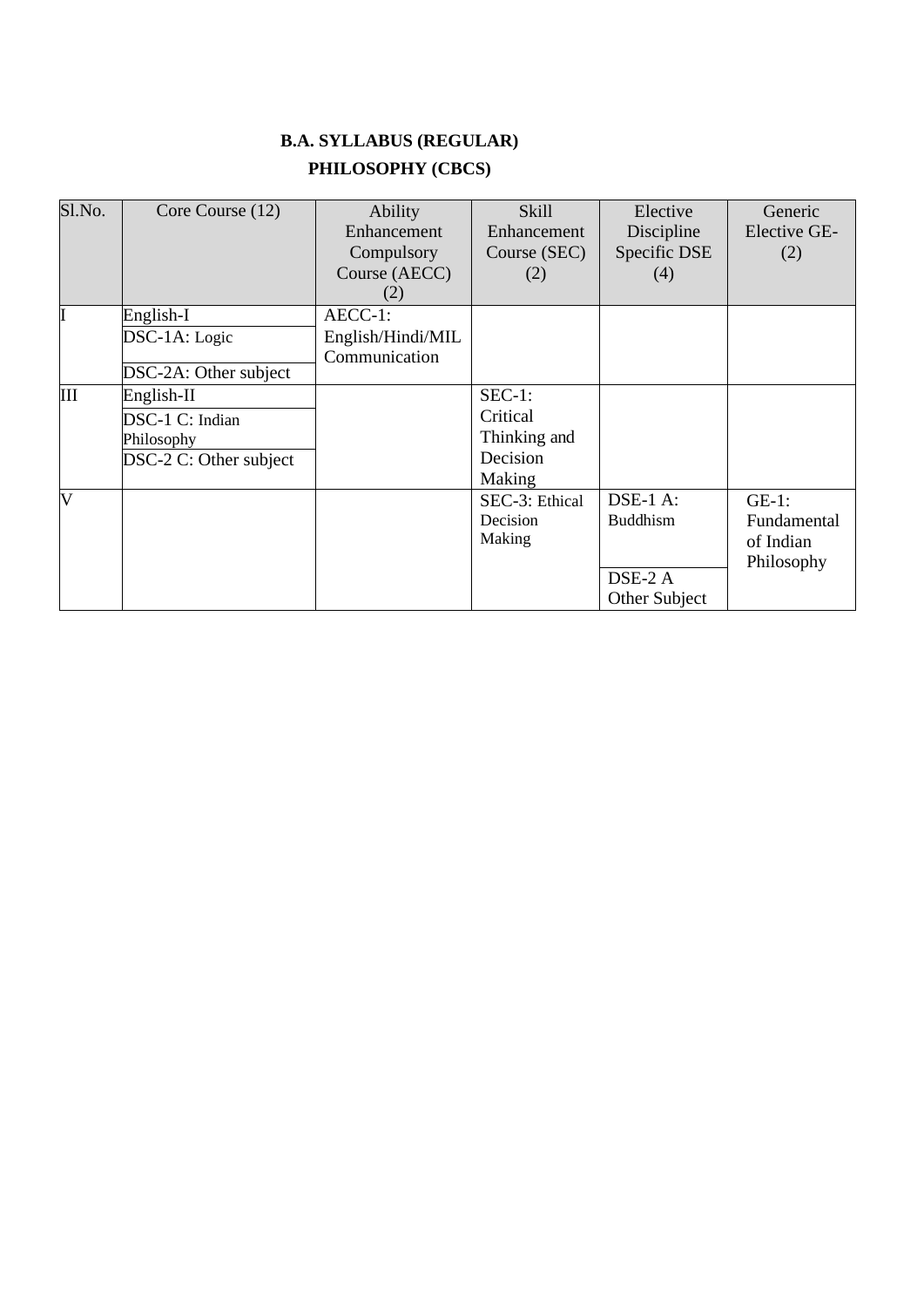## **Semester-I**

# **DSC-1(A): LOGIC**

## **UNIT I: Basic Logical Concepts**

- 1. Proposition and Sentence
- 2. Deductive and Inductivearguments
- 3. Truth, Validity andSoundness

## **UNIT II: Traditional Logic**

**(A)**

- 1. Terms and Distribution ofTerms.
- 2. CategoricalPropositions.
- 3. Traditional Square of Opposition and ExistentialImport.

## **(B)**

- 1. Categorical Syllogism: Figure andMood
- 2. Syllogistic Rules andFallacies
- 3. Venn-Diagram

## **UNIT III: Symbolization**

1. Types of Truth Functions (Negation, Conjunction, Disjunction (Alternation), Conditional (Material Implication), Bi-conditional (MaterialEquivalence).

- 2. Statements, Statement forms and LogicalStatus.
- 3. Decision Procedures: Truth Table Method and *Reductio adabsurdum*.

**\*\*\*\*\*\*\***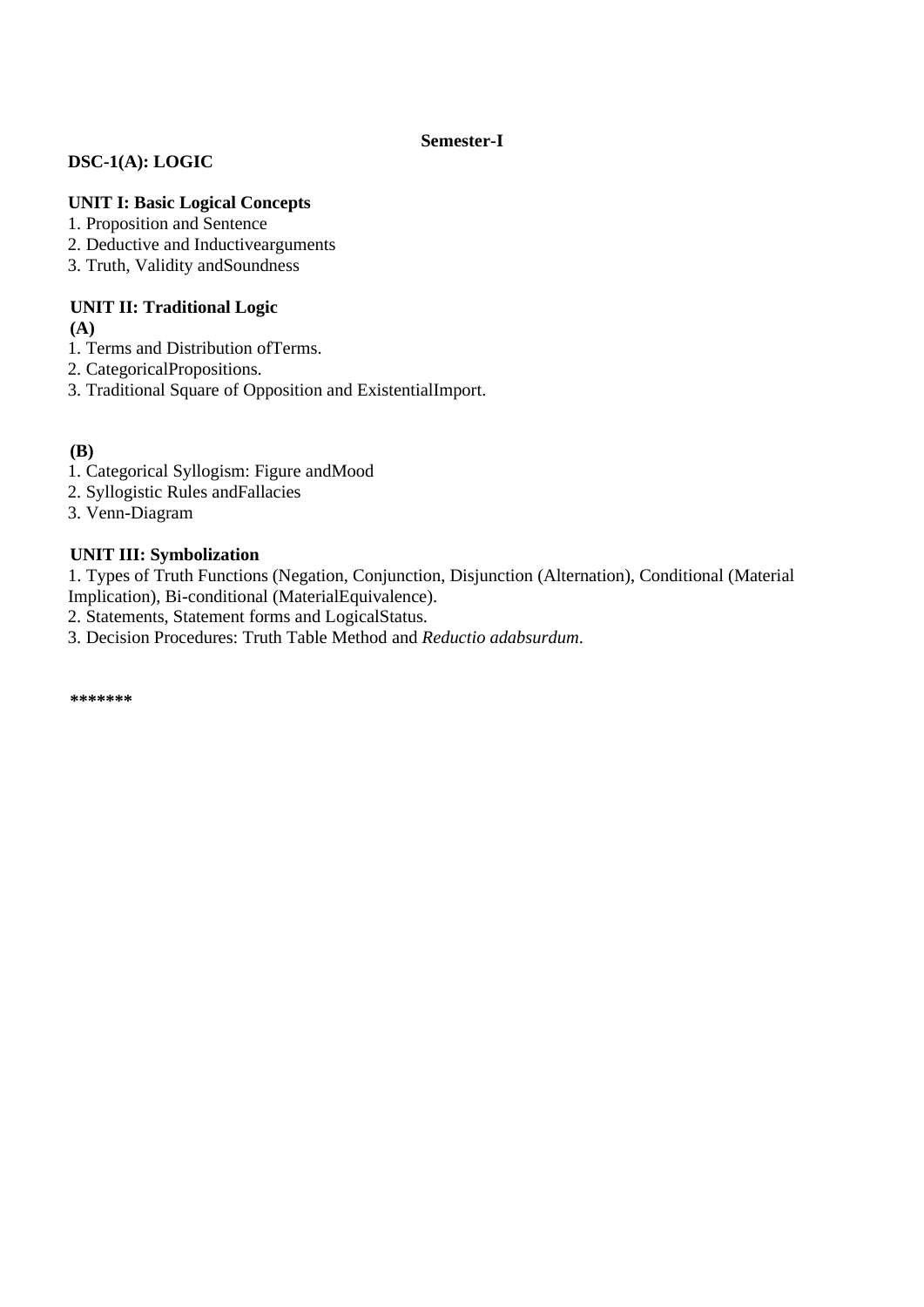## **Semester-III**

## **DSC-2(C): INDIAN PHILOSOPHY**

## **UNIT I: Indian Philosophy: An Overview:**

1. General Characteristics of Indian Philosophy

## **UNIT II: Theory of Knowledge (Nyāya–Vaiśeṣika): The Four Pramāṇas**:

- 1. Perception (*Pratyakṣa*)
- 2. Inference (*Anumāna*)
- 3. Testimony(*Śabda*)
- 4. Comparison (*Upamāna*)

## **UNIT III: Theories of Causation:**

- 1. Buddhism(*Pratītyasumatpāda*)
- 2. Sāṃkhya (*Satkāryavāda*)

## **UNIT IV: Theories of Reality**:

1. Nyāya–Vaiśeṣika

2. Śaṃkara

## **Recommended Readings:**

● Chatterjee, S & Datta. D.M (1984) *An Introduction to Indian Philosophy*, 8 ed., University ofCalcutta,

th

- Dasgupta, S.N (2004), *A History of Indian Philosophy, vol.1*, Delhi: MLBDPublishers.
- Datta, D.M., (1972) *The Six Ways of Knowing*, University ofCalcutta.
- Hiriyanna, M. (1994) *Outlines of Indian Philosophy*, Delhi: MLBDPublishers.

(2015) *The Essentials of Indian Philosophy*, Delhi: MLBD Publishers.

• Mohanty, J.N. (1992) *Reason and Tradition in Indian Thought*, Oxford: CalrendonPress.

(2002) *Essays on Indian Philosophy*, (2 ed) ed. by P. Bilimoria, UK: Oxford University Press.

- Murthi, K. S. (1959) *Revelation and Reason in Advaita Vedanta*. Waltair:Andhra University Press.
- Organ, T. W. (1964) *The Self in Indian Philosophy*. London: Mounton&Co.

# **SEC-1: CRITICAL THINKING AND DECISION MAKING**

## **UNIT I: Critical Thinking and its Components**

- 1. Critical Thinking: A Second-OrderActivity
- 2. Identification and Analysis of theProblem.

3. Organizing the Data and Identifying theErrors.

# **UNIT II: Problem Analysis, Decision Making and Wrapping up for Solution**

1. Evaluating the Argument: Validity, Soundness and Strength; Reflecting upon the issue with Sensitivity and Fairness.

2. Evaluating Decision Options from MultiplePerspectives.

# **Recommended Readings:**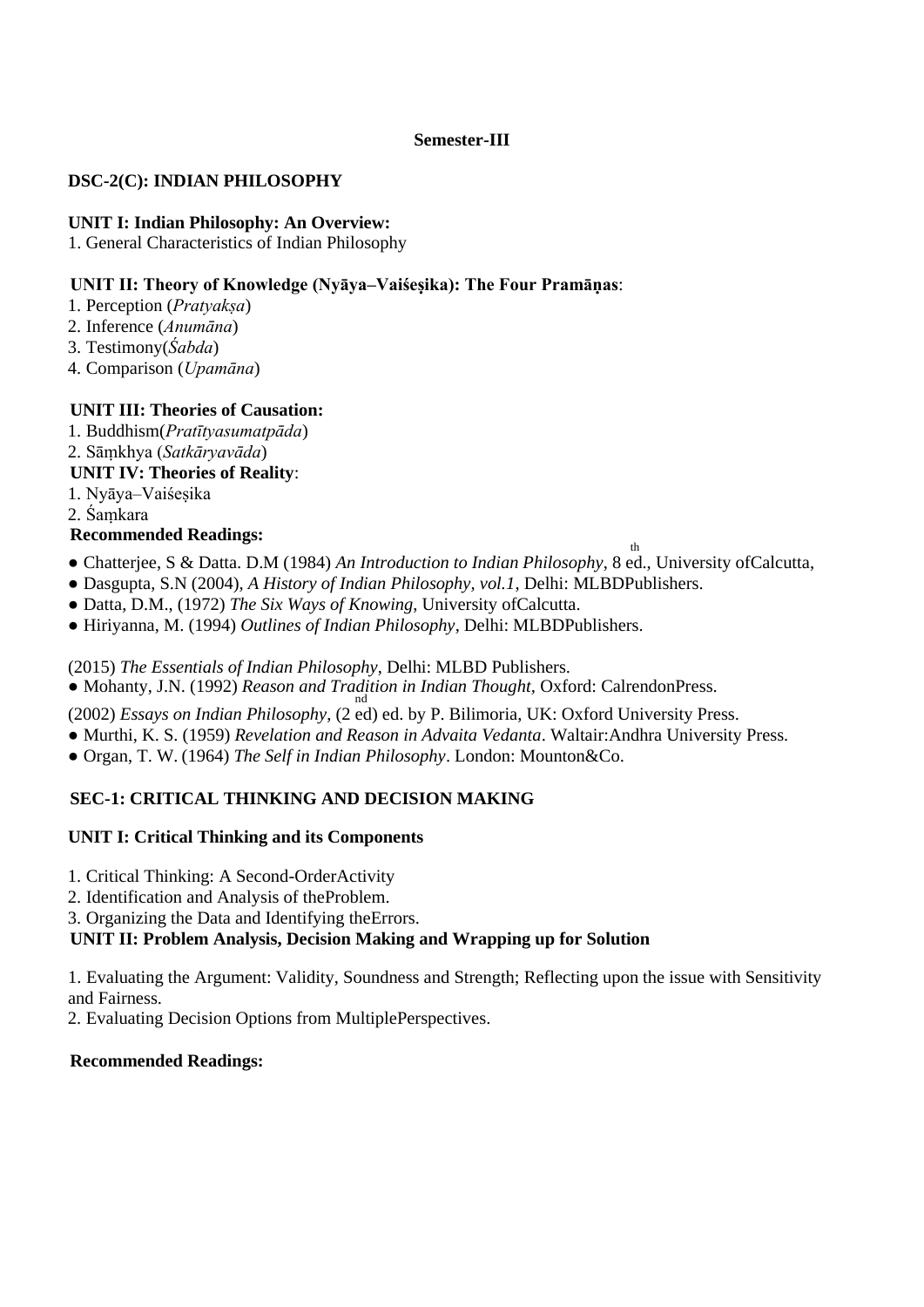1. Hurley,Patrick J.(2007) Introduction to Logic, Wadsworth, Cengagelearning.

2. Kam Chun Aik, and Stephen Edmonds, Critical Thinking,Longman

3. Dewey,John. (1933) How to Think: A Restatement of the Relation of Reflective

Thinking to the Educative Process. Revised edition. Boston:Health

4. Noisich,GeraldM.(2002)learningtothinkthingsthrough:AGuidetoCriticalThinking,PrenticeHall.

5. Case studies.

# **SEMESTER - 5**

## **SEC-3: ETHICAL DECISION MAKING**

## **UNIT I: ETHICAL CONCEPTS AND ETHICAL APPROACHES**

- 1. Values, Dilemma andChoices
- 2. Responsibility, Justice &Fairness
- 3. Respect for self andothers

### **UNIT II: ETHICAL** DECISION PROCESS

- 1. Steps to ethicaldecision-making
- 2. Case studies and Situational roleplays

### **Recommended Readings:**

- Blanchard,K.,&Peale,N.V.(1988)*ThePowerofEthicalManagement,*NewYork:WilliamMorrow and Co. pp. 20-24.<http://www.blanchardbowleslibrary.com/books/powerofeth1calmanagement.htm>
- Brown, M. (1996) *The Quest for Moral Foundation s.' An Introduction to Ethics Georgetown* University Press
- Davis, M. (1999) *Ethics and The Universit y,* New York:Routledge.
- Heller, R. (1998) *Making Decisions,* New York:DK.
- Josephson, M. S. (2002) *Making Ethical Decisions,* Josephson Institute ofEthics.

• Kardasz,F.(2008)*EthicsTrainingForLawEnforcement.PracticesandTrends,*VDMVerlag Dr. Muller.

• Nosich,G.M.(2002)*LearningtoThinkThingsThrough.'AGuidetoCriticalThinking,*PrenticeHall.

## **DSE-1(A): BUDDHISM**

### UNIT I:

- 1. Origin and Nature ofBuddhism
- 2. Classification of

Buddhism UNIT II:

- 1. Four NobleTruth
- 2. Eight FoldPath

## **UNIT III:**

- 1. Karma andRebirth
- 2. Nirvana
- 3. Anatmavada (No Soultheory)

## **Recommended Readings:**